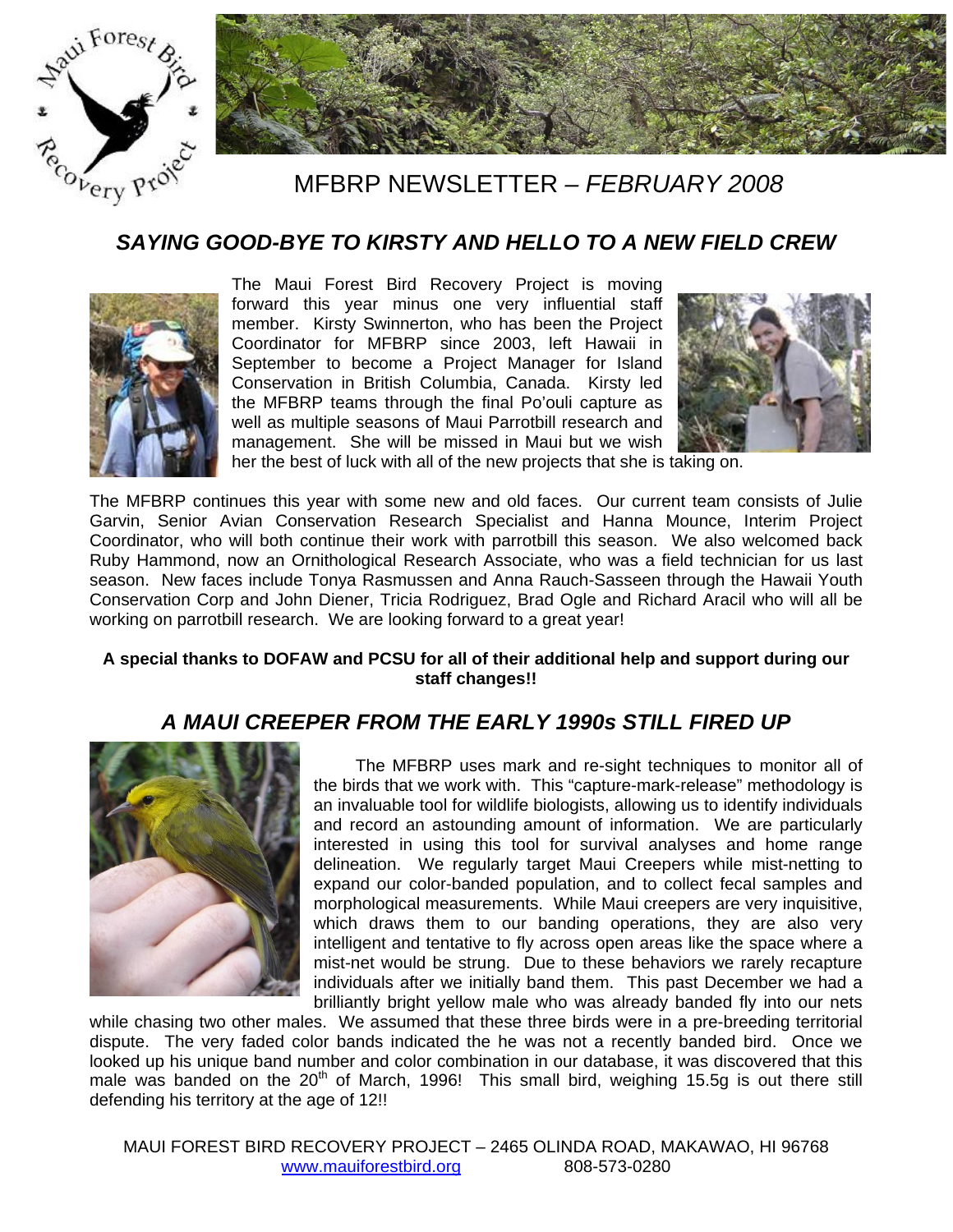# *A DAY IN FRISBEE MEADOWS*

By Tricia Rodriquez

I awoke in my sleeping bag, slightly damp but warm. It was beginning to get light outside, so I left the cozy warmth behind and hurriedly dressed in my quick-dry underlayers, rain gear, and rubber boots. As I unzipped the door on our weatherport tent, the smell of coffee brewing in the kitchen hut perked me up. After eating breakfast and putting together snacks and lunch for the field, the crew discussed where we would each be starting our day. Our goal was to spread out and cover as much ground on the site as possible - of course, we were all hoping to get a good look at the endangered Maui

Parrotbill, but to even hear one sing would provide important clues about its territory. I headed down from 7000 feet along the eastern boundary of our study site, which follows the fenceline. This fence is essential in the protection of the native forest of Hanawi Natural Area Reserve because it prevents non-native pigs from entering this pristine area. I followed the narrow, muddy trail down the slope, stopping frequently to look and listen for the parrotbill. There was quite a bit of bird activity - Maui Creepers ('Alauahio) were moving around in small groups, Amakihi were foraging beneath some nearby ferns, I'iwi were flying through the canopy overhead, and Akohekohe were making quite a ruckus in the Ohia trees. Despite such incredible and colorful company, I decided to move a bit further downhill where a parrotbill was heard singing the previous day. Once I reached this area, I pulled out a dry bandana and wiped the rain and fog from my binoculars. If there was a Maui



Parrotbill nearby, I wanted a clear view! I wandered slowly along the trails, my senses heightened to the smallest movements and the faintest sounds. It began to rain, but since this is the usual weather in Hanawi, I continued to look and listen. By afternoon, I was completely soaked and still in the same area. However, my efforts paid off as the sun broke through the clouds and I felt its warmth on my face. As I admired a rainbow in the distance, a loud clear song rang out directly overhead - *chewy chewy chewy chewy*! There was a Maui Parrotbill in the Ohia tree just above me! I wiped my binoculars clean without ever looking away from the clump of leaves that the song came from.



Finally, I saw a bit of movement, then the bird flew from the tree onto an ohelo branch, where he began to look for insect larvae by prying off bark with his large hooked bill. My heart was racing as I watched this rare, beautiful bird in his natural habitat! As he turned, I got a quick look at his legs - he was not banded. This is very exciting because it means we will get the chance to catch him and apply a unique combination of lightweight color bands which allow us to identify this individual bird from afar throughout the season, as well as in the future. Just as quickly as he appeared, he was gone. I tried to follow him, but the

terrain and thick forest made it difficult to keep up. After a few more minutes of trying to locate the bird, I pulled out my field notebook and began writing a detailed description of everything I just saw. So little is known about this bird that every observation is important to record. I marked my precise location in the notebook and continued to move around the site. Around 4 PM, I decided to call it a day and head back to camp. By this time, it was raining again and the trails were slick, so I slowly